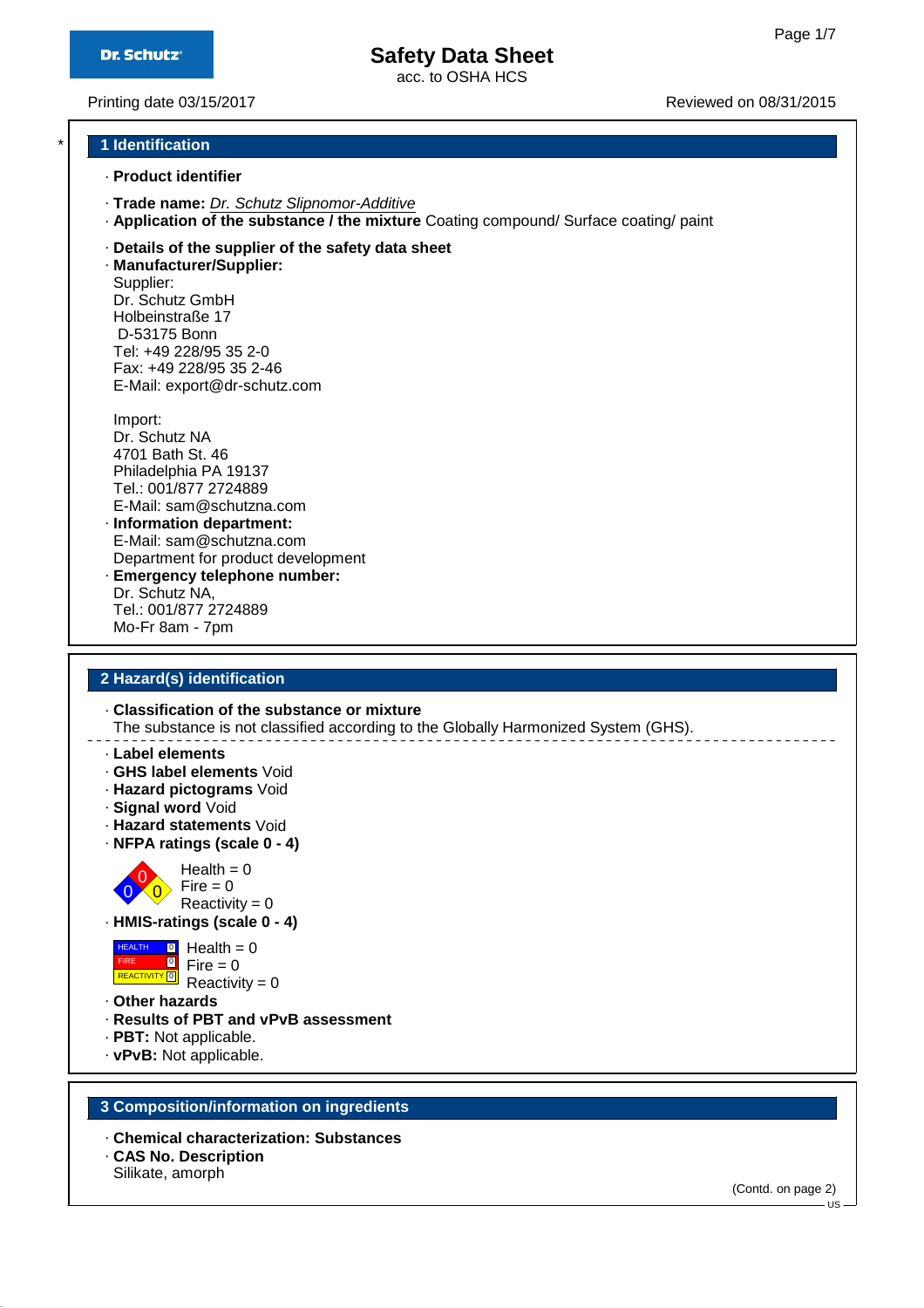acc. to OSHA HCS

Printing date 03/15/2017 Reviewed on 08/31/2015

**Trade name:** Dr. Schutz Slipnomor-Additive

(Contd. of page 1)

· **Identification number(s)** No further relevant information available.

### **4 First-aid measures**

- · **Description of first aid measures**
- · **General information:** Immediately remove any clothing soiled by the product. No special measures required.
- · **After inhalation:** No special measures required.
- · **After skin contact:** Generally the product does not irritate the skin.
- · **After eye contact:**
- Rinse opened eye for several minutes under running water. If symptoms persist, consult a doctor.
- · **After swallowing:** Rinse out mouth and then drink plenty of water.
- · **Information for doctor:**
- · **Most important symptoms and effects, both acute and delayed** No further relevant information available.
- · **Indication of any immediate medical attention and special treatment needed** No further relevant information available.

### **5 Fire-fighting measures**

- · **Extinguishing media**
- · **Suitable extinguishing agents:**
- CO2, extinguishing powder or water spray. Fight larger fires with water spray or alcohol resistant foam.
- · **For safety reasons unsuitable extinguishing agents:** Not applicable.
- · **Special hazards arising from the substance or mixture** No further relevant information available.
- · **Advice for firefighters**
- · **Protective equipment:** No special measures required.
- · **Additional information**

Dispose of fire debris and contaminated fire fighting water in accordance with official regulations.

### **6 Accidental release measures**

- · **Personal precautions, protective equipment and emergency procedures** Not required.
- · **Environmental precautions:** No special measures required. · **Methods and material for containment and cleaning up:**
- Absorb with liquid-binding material (sand, diatomite, acid binders, universal binders, sawdust).
- · **Reference to other sections** See Section 7 for information on safe handling.
- See Section 8 for information on personal protection equipment.
- See Section 13 for disposal information.
- · **Protective Action Criteria for Chemicals**
- · **PAC-1:**

Substance is not listed.

· **PAC-2:**

Substance is not listed.

· **PAC-3:**

Substance is not listed.

(Contd. on page 3)

US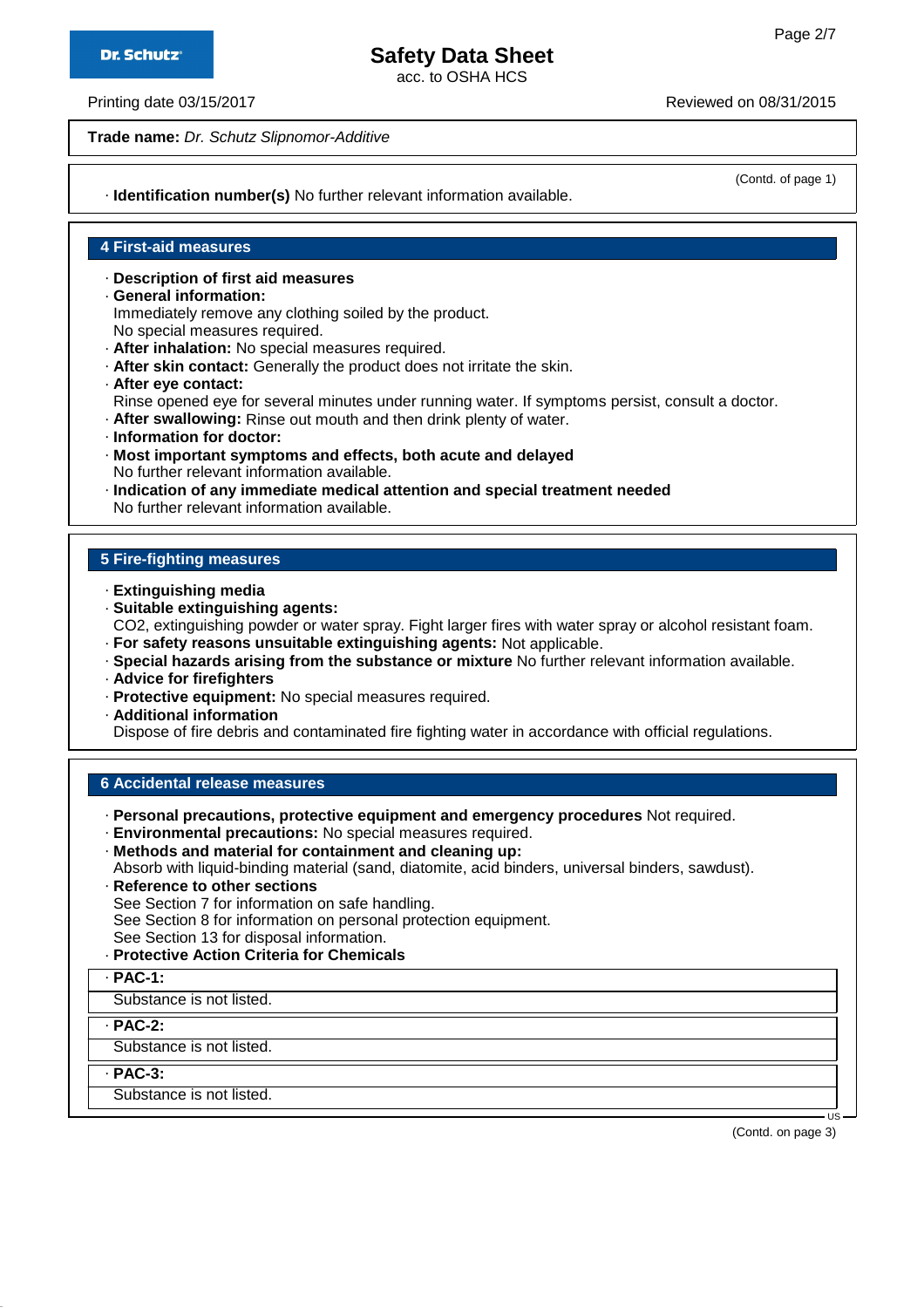acc. to OSHA HCS

Printing date 03/15/2017 Reviewed on 08/31/2015

**Trade name:** Dr. Schutz Slipnomor-Additive

(Contd. of page 2)

### **7 Handling and storage**

- · **Handling:**
- · **Precautions for safe handling** Follow instructions on the label and in the Technical Product Information Sheet. No special measures required.
- · **Information about protection against explosions and fires:** No special measures required.
- · **Conditions for safe storage, including any incompatibilities**
- · **Storage:**
- · **Requirements to be met by storerooms and receptacles:** No special requirements.
- · **Information about storage in one common storage facility:** Not required.
- · **Further information about storage conditions:** Store receptacle in a well ventilated area.
- · **Specific end use(s)** No further relevant information available.

### **8 Exposure controls/personal protection**

· **Additional information about design of technical systems:** No further data; see item 7.

- · **Control parameters**
- · **Components with limit values that require monitoring at the workplace:** Not required.
- · **Additional information:** The lists that were valid during the creation were used as basis.
- · **Exposure controls**
- · **Personal protective equipment:**
- · **General protective and hygienic measures:**

The usual precautionary measures for handling chemicals should be followed.

- · **Breathing equipment:** Not required.
- · **Protection of hands:**

The glove material has to be impermeable and resistant to the product/ the substance/ the preparation. Due to missing tests no recommendation to the glove material can be given for the product/ the preparation/ the chemical mixture.

Selection of the glove material on consideration of the penetration times, rates of diffusion and the degradation

· **Material of gloves**

The selection of the suitable gloves does not only depend on the material, but also on further marks of quality and varies from manufacturer to manufacturer.

· **Penetration time of glove material**

The exact break trough time has to be found out by the manufacturer of the protective gloves and has to be observed.

- · **Eye protection:** Not required.
- · **Body protection:**

Not required.

Light weight protective clothing

| · Information on basic physical and chemical properties<br><b>General Information</b> |                 |  |
|---------------------------------------------------------------------------------------|-----------------|--|
| · Appearance:                                                                         |                 |  |
| Form:                                                                                 | Like powder     |  |
| Color:                                                                                | Whitish         |  |
| · Odor:                                                                               | <b>Odorless</b> |  |
| · Odor threshold:                                                                     | Not determined. |  |
| · pH-value:                                                                           | Not applicable. |  |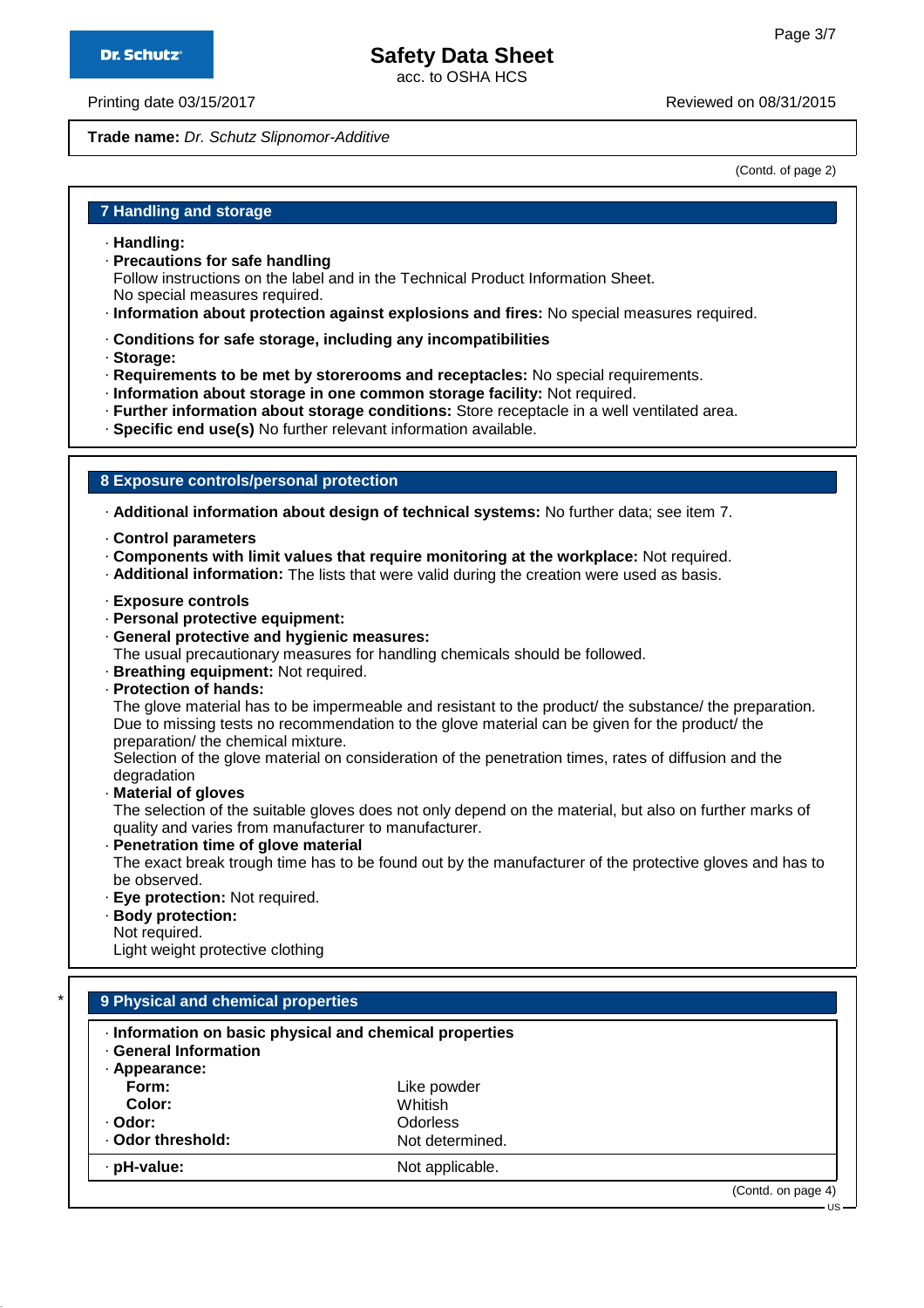acc. to OSHA HCS

Printing date 03/15/2017 **Printing date 03/15/2017** Reviewed on 08/31/2015

**Trade name:** Dr. Schutz Slipnomor-Additive

|                                                                                                   |                                                                                                 | (Contd. of page 3) |
|---------------------------------------------------------------------------------------------------|-------------------------------------------------------------------------------------------------|--------------------|
| Change in condition<br><b>Melting point/Melting range:</b><br><b>Boiling point/Boiling range:</b> | 730 °C (1346 °F)<br>Undetermined.                                                               |                    |
| · Flash point:                                                                                    | Not applicable.                                                                                 |                    |
| · Flammability (solid, gaseous):                                                                  | Product is not flammable.                                                                       |                    |
| · Decomposition temperature:                                                                      | Not determined.                                                                                 |                    |
| · Auto igniting:                                                                                  | Not determined.                                                                                 |                    |
| Danger of explosion:                                                                              | Product does not present an explosion hazard.                                                   |                    |
| · Explosion limits:<br>Lower:<br>Upper:                                                           | Not determined.<br>Not determined.                                                              |                    |
| · Vapor pressure:                                                                                 | Not applicable.                                                                                 |                    |
| $\cdot$ Density at 20 °C (68 °F):<br>· Relative density<br>· Vapor density<br>· Evaporation rate  | 2.5 g/cm <sup>3</sup> (20.863 lbs/gal)<br>Not determined.<br>Not applicable.<br>Not applicable. |                    |
| · Solubility in / Miscibility with<br>Water:                                                      | Insoluble.                                                                                      |                    |
| · Partition coefficient (n-octanol/water): Not determined.                                        |                                                                                                 |                    |
| · Viscosity:<br>Dynamic:<br>Kinematic:<br><b>Organic solvents:</b>                                | Not applicable.<br>Not applicable.<br>$0.0 \%$                                                  |                    |
| Other information                                                                                 | No further relevant information available.                                                      |                    |

### **10 Stability and reactivity**

· **Reactivity** see section "Possibility of hazardous reactions".

- · **Chemical stability** No information available.
- · **Thermal decomposition / conditions to be avoided:**
- No decomposition if used according to specifications.
- · **Possibility of hazardous reactions** No dangerous reactions known.
- · **Conditions to avoid** No further relevant information available.
- · **Incompatible materials:** No further relevant information available.
- · **Hazardous decomposition products:** No dangerous decomposition products known.

### **11 Toxicological information**

- · **Information on toxicological effects**
- · **Acute toxicity:**
- · **Primary irritant effect:**
- · **on the skin:** No irritant effect.
- · **on the eye:** No irritating effect.
- · **Sensitization:** No sensitizing effects known.
- · **Additional toxicological information:**

When used and handled according to specifications, the product does not have any harmful effects according to our experience and the information provided to us.

(Contd. on page 5)

US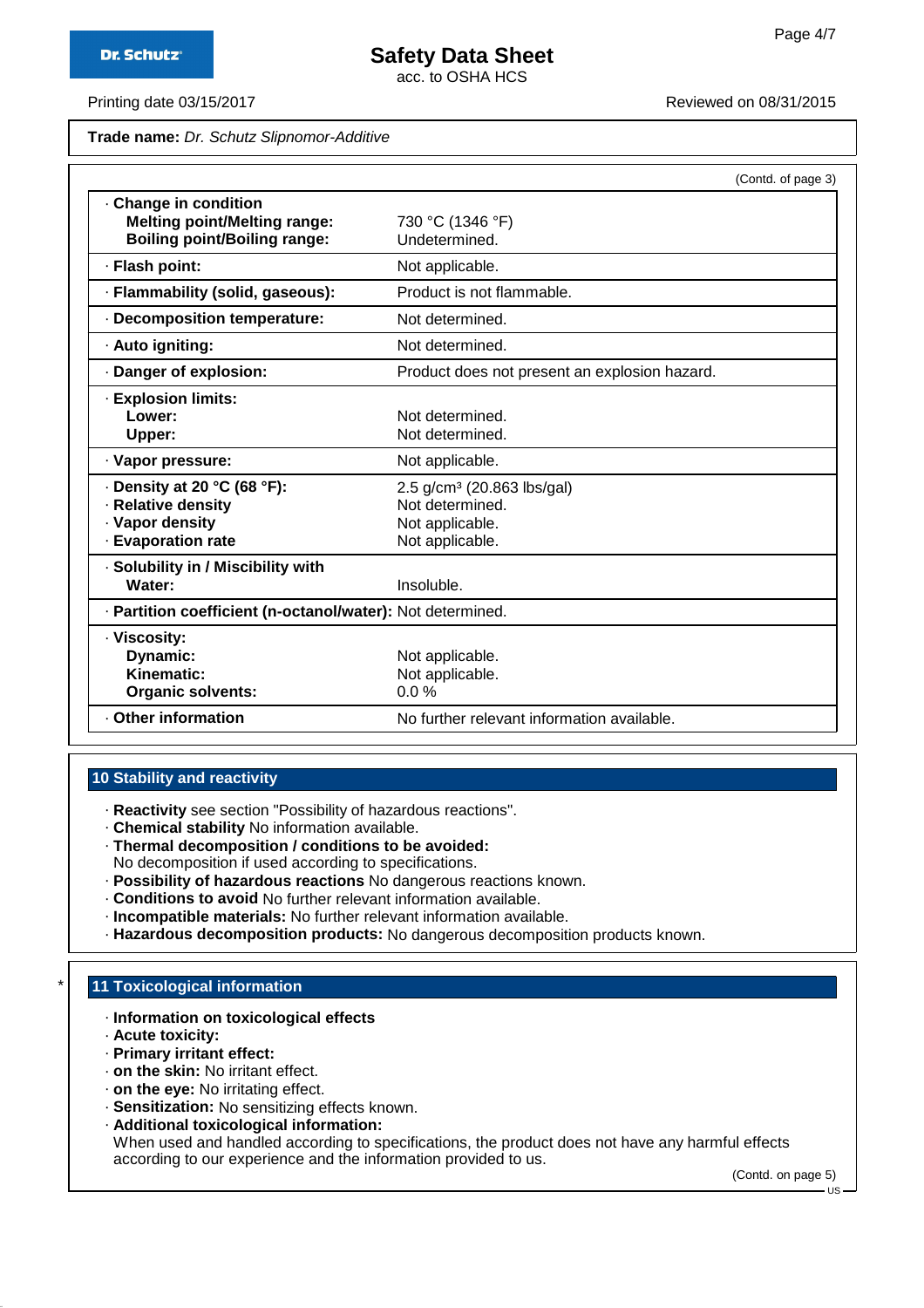(Contd. of page 4)

## **Safety Data Sheet**

acc. to OSHA HCS

Printing date 03/15/2017 **Printing date 03/15/2017** Reviewed on 08/31/2015

**Trade name:** Dr. Schutz Slipnomor-Additive

The substance is not subject to classification.

· **Carcinogenic categories**

· **IARC (International Agency for Research on Cancer)**

Substance is not listed.

· **NTP (National Toxicology Program)**

Substance is not listed.

· **OSHA-Ca (Occupational Safety & Health Administration)**

Substance is not listed.

### **12 Ecological information**

- · **Toxicity**
- · **Aquatic toxicity:** No further relevant information available.
- · **Persistence and degradability** No further relevant information available.
- · **Behavior in environmental systems:**
- · **Bioaccumulative potential** No further relevant information available.
- · **Mobility in soil** No further relevant information available.
- · **Additional ecological information:**
- · **General notes:** Generally not hazardous for water
- · **Results of PBT and vPvB assessment**
- · **PBT:** Not applicable.
- · **vPvB:** Not applicable.
- · **Other adverse effects** No further relevant information available.

### **13 Disposal considerations**

· **Waste treatment methods** Disposal must be made according to official regulations.

· **Recommendation:** Smaller quantities can be disposed of with household waste.

· **Uncleaned packagings:**

· **Recommendation:** Disposal must be made according to official regulations.

| <b>14 Transport information</b>                          |                                     |                              |
|----------------------------------------------------------|-------------------------------------|------------------------------|
| · UN-Number<br>· DOT, ADR, ADN<br>· IMDG, IATA           | Void<br>Void<br>No dangerous goods. |                              |
| · UN proper shipping name<br>· DOT, ADR, ADN, IMDG, IATA | Void                                |                              |
| · Transport hazard class(es)                             |                                     |                              |
| · DOT, ADR, ADN, IMDG, IATA<br>· Class                   | Void                                |                              |
| · Packing group<br>· DOT, ADR, IMDG, IATA                | Not applicable.<br>Void             |                              |
| · Environmental hazards:<br>· Marine pollutant:          | No.                                 |                              |
|                                                          |                                     | (Contd. on page 6)<br>· US - |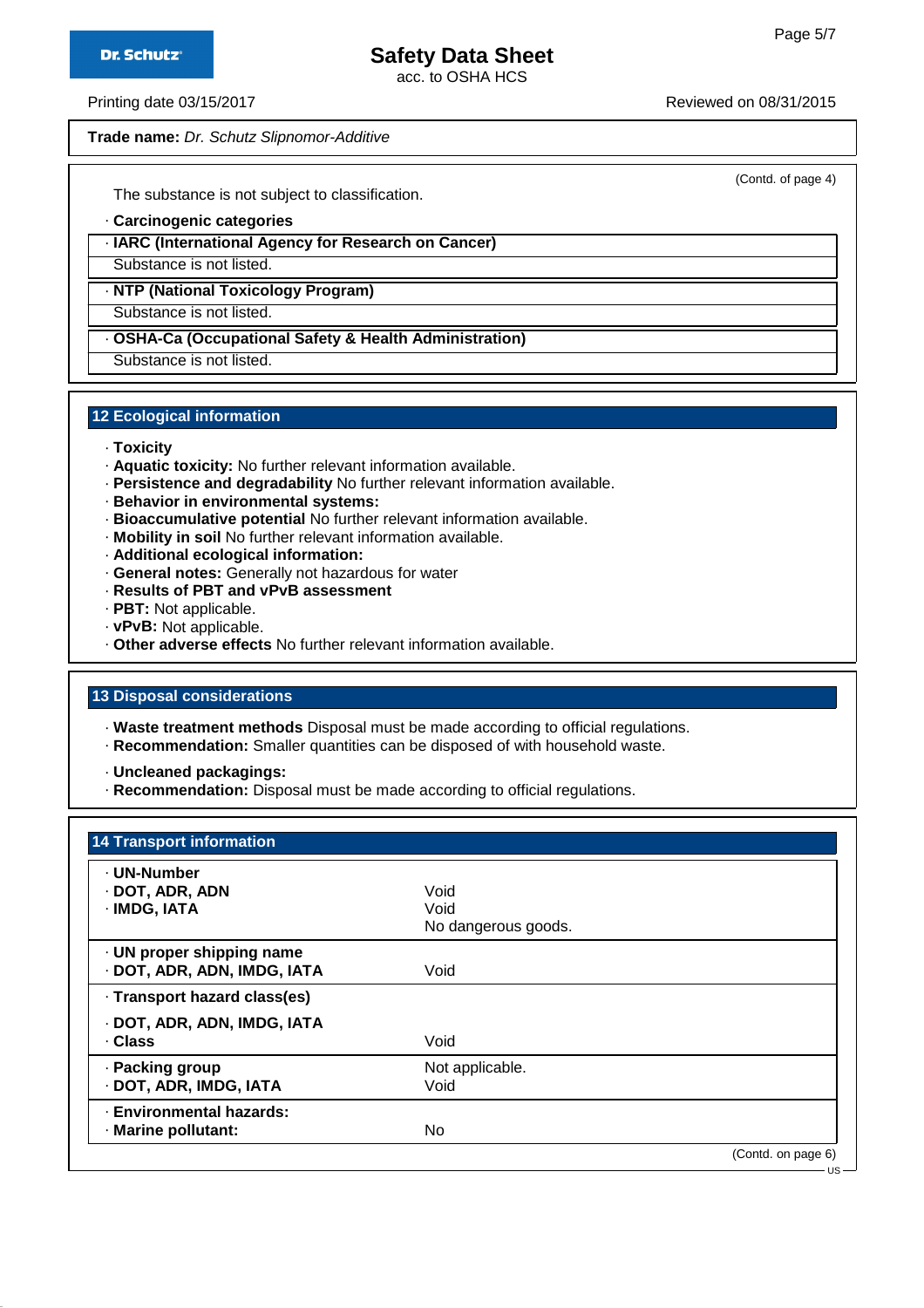acc. to OSHA HCS

Printing date 03/15/2017 **Printing date 03/15/2017** Reviewed on 08/31/2015

**Trade name:** Dr. Schutz Slipnomor-Additive

· **Section 355 (extremely hazardous substances):**

| (Contd. of page 5)                                              |
|-----------------------------------------------------------------|
| Not applicable.                                                 |
| . Transport in bulk according to Annex II of<br>Not applicable. |
| Void                                                            |
|                                                                 |

### **15 Regulatory information**

|        | · Safety, health and environmental regulations/legislation specific for the substance or mixture |  |
|--------|--------------------------------------------------------------------------------------------------|--|
| · Sara |                                                                                                  |  |

| Substance is not listed.                                           |
|--------------------------------------------------------------------|
| · Section 313 (Specific toxic chemical listings):                  |
| Substance is not listed.                                           |
| · TSCA (Toxic Substances Control Act):                             |
| Substance is not listed.                                           |
| · Proposition 65                                                   |
| Chemicals known to cause cancer:                                   |
| Substance is not listed.                                           |
| Chemicals known to cause reproductive toxicity for females:        |
| Substance is not listed.                                           |
| Chemicals known to cause reproductive toxicity for males:          |
| Substance is not listed.                                           |
| Chemicals known to cause developmental toxicity:                   |
| Substance is not listed.                                           |
| Cancerogenity categories                                           |
| · EPA (Environmental Protection Agency)                            |
| Substance is not listed.                                           |
| TLV (Threshold Limit Value established by ACGIH)                   |
| Substance is not listed.                                           |
| · NIOSH-Ca (National Institute for Occupational Safety and Health) |
| Substance is not listed.                                           |
| ⋅ GHS label elements Void                                          |
| · Hazard pictograms Void                                           |

· **Signal word** Void

· **Hazard statements** Void

· **Chemical safety assessment:** A Chemical Safety Assessment has not been carried out.

### **16 Other information**

This information is based on our present knowledge. However, this shall not constitute a guarantee for any specific product features and shall not establish a legally valid contractual relationship.

· **Department issuing SDS:** Department for product development

· **Contact:**

Dr. Reindl

(Contd. on page 7)

Dr. Olaf Janßen

US